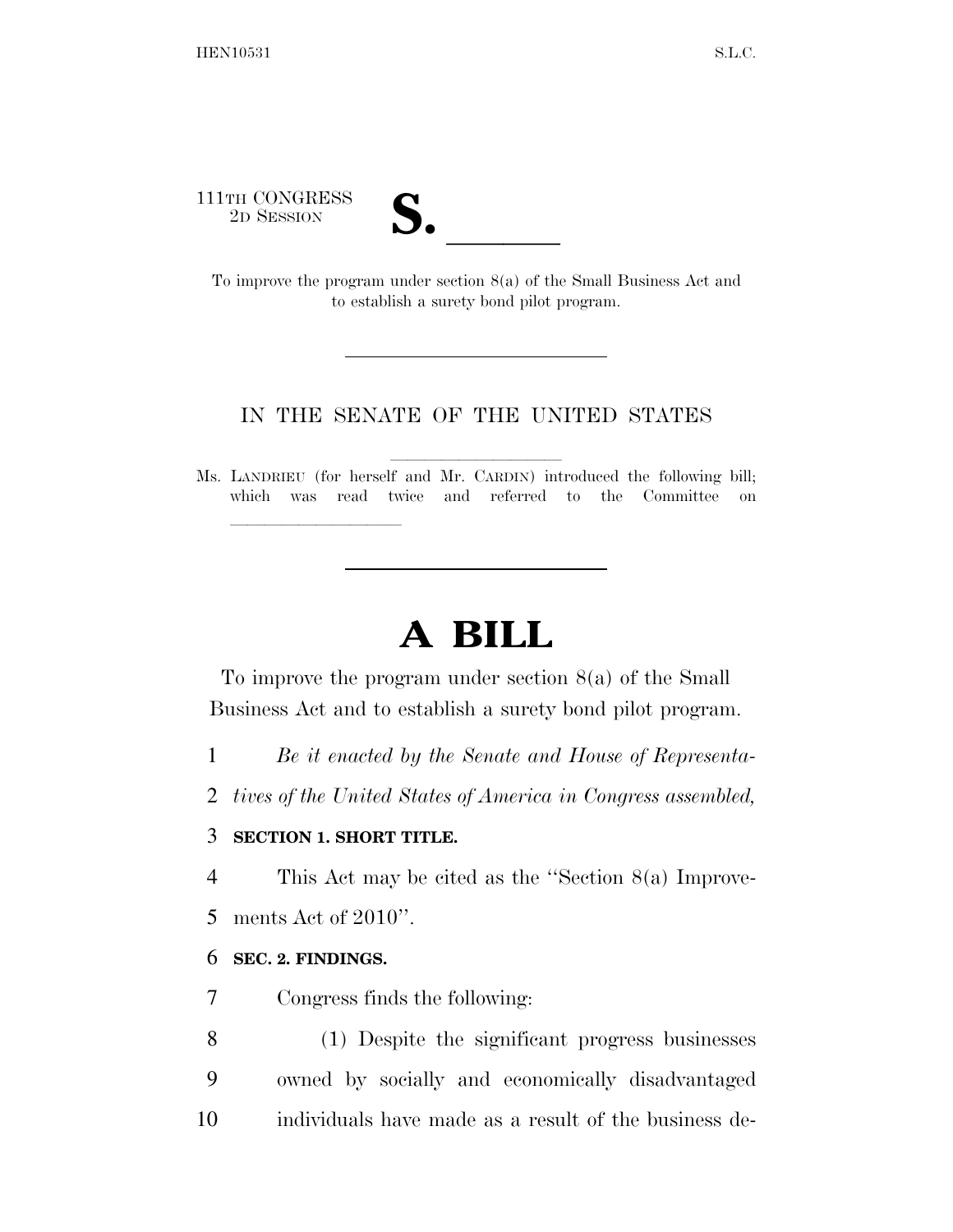velopment program under section 8(a) of the Small Business Act (15 U.S.C. 637(a)), such businesses remain subject to discrimination that creates sub- stantial barriers to success in the marketplace. The business development program under section 8(a) of the Small Business Act reflects the commitment of the Nation to eradicating discriminatory barriers to the formation and development of viable businesses by socially and economically disadvantaged individ-uals.

 (2) Recent evidence presented in Congressional hearings, roundtables, and academic studies dem-onstrates, among other things, the following:

 (A) Significant disparities still exist be- tween the number, size, and income of busi- nesses owned by socially and economically dis- advantaged individuals and other businesses. These disparities remain even after controlling for factors such as industry, geography, edu-cation, age, and labor market status.

 (B) Discrimination still limits the ability of socially and economically disadvantaged individ- uals to access capital. Socially and economically disadvantaged individuals are more often denied loans than individuals who are not minorities,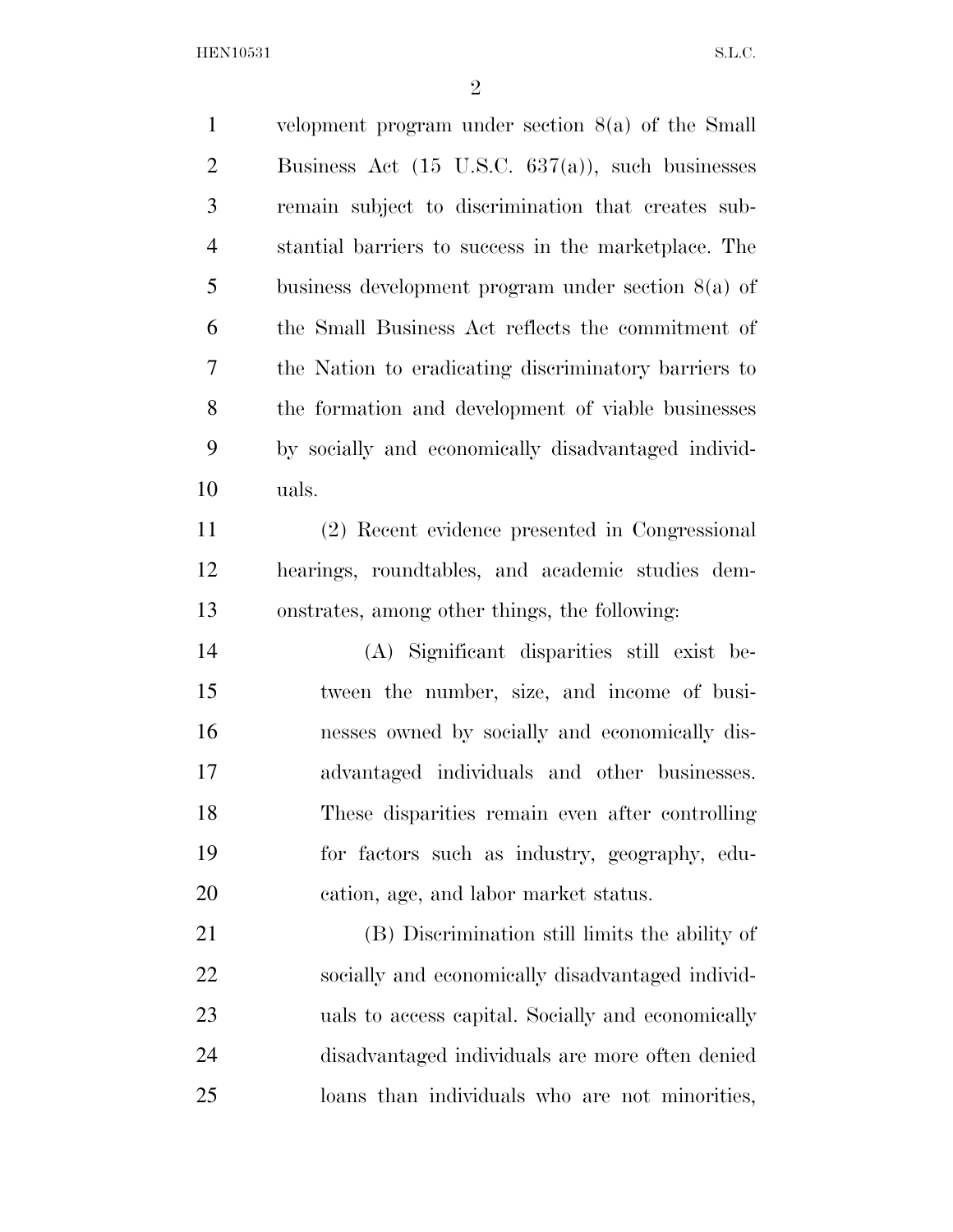| $\mathbf{1}$   | and often pay higher rates of interest on small           |
|----------------|-----------------------------------------------------------|
| $\overline{2}$ | business loans.                                           |
| 3              | (C) Socially and economically disadvan-                   |
| $\overline{4}$ | taged individuals who own businesses often ex-            |
| 5              | perience-                                                 |
| 6              | (i) discrimination from prime contrac-                    |
| $\overline{7}$ | tors and exclusion from critical business                 |
| 8              | networks; and                                             |
| 9              | (ii) discrimination by bonding compa-                     |
| 10             | nies and suppliers that impedes the ability               |
| 11             | of the businesses to compete equally for                  |
| 12             | Government contracts.                                     |
| 13             | SEC. 3. DEFINITIONS.                                      |
| 14             | In this Act, the terms "Administration" and "Admin-       |
| 15             | istrator" means the Small Business Administration and     |
|                | 16 the Administrator thereof, respectively.               |
|                | 17 SEC. 4. PROGRAMS FOR SOCIALLY AND ECONOMICALLY         |
| 18             | DISADVANTAGED SMALL BUSINESS CON-                         |
| 19             |                                                           |
|                | CERNS.                                                    |
| 20             | (a) NET WORTH THRESHOLD.—                                 |
| 21             | (1) IN GENERAL.—Section $8(a)(6)(A)$ of the               |
| 22             | Small Business Act $(15 \text{ U.S.C. } 637(a)(6)(A))$ is |
| 23             | amended—                                                  |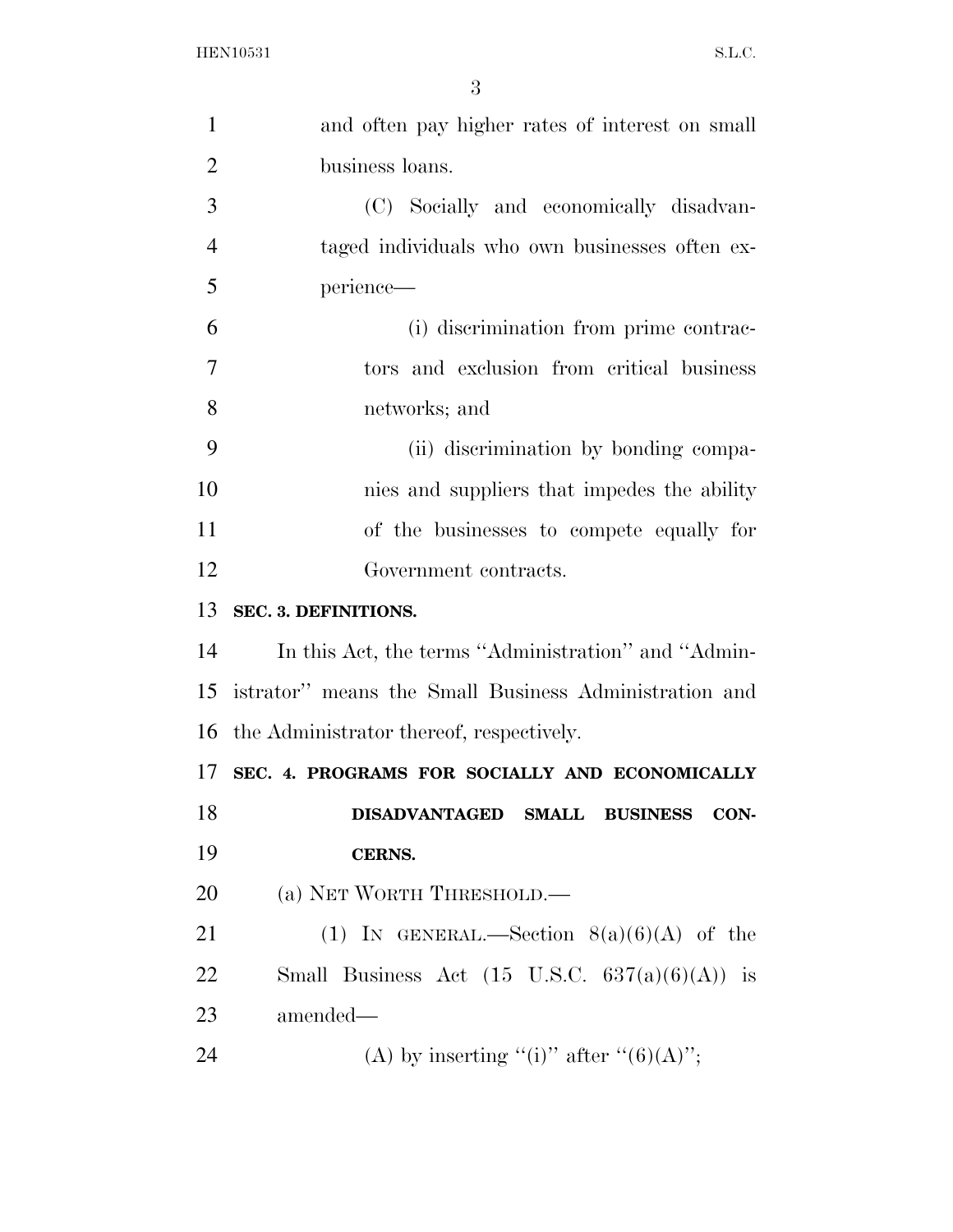| $\mathbf{1}$   | (B) by striking "In determining the degree                |
|----------------|-----------------------------------------------------------|
| $\overline{2}$ | of diminished credit" and inserting the fol-              |
| $\mathfrak{Z}$ | lowing:                                                   |
| $\overline{4}$ | $``(ii)(I)$ In determining the degree of diminished cred- |
| 5              | it";                                                      |
| 6              | (C) by striking "In determining the eco-                  |
| 7              | nomic disadvantage" and inserting the fol-                |
| 8              | lowing:                                                   |
| 9              | "(iii) In determining the economic disadvantage";         |
| 10             | and                                                       |
| 11             | (D) by inserting after clause (ii)(I), as so              |
| 12             | designated by this section, the following:                |
| 13             | "(II)(aa) Not later than 1 year after the date of en-     |
| 14             | actment of the Section $8(a)$ Improvements Act of 2010,   |
| 15             | the Administrator shall—                                  |
| 16             | "(AA) assign each North American Industry                 |
| 17             | Classification System industry code to a category de-     |
| 18             | scribed in item (cc); and                                 |
| 19             | "(BB) for each category described in item $(ce)$ ,        |
| 20             | establish a maximum net worth for the socially dis-       |
| 21             | advantaged individuals who own or control small           |
| <u>22</u>      | business concerns in the category that participate in     |
| 23             | the program under this subsection.                        |
| 24             | "(bb) The maximum net worth for a category de-            |
| 25             | scribed in item (cc) shall be not less than the modified  |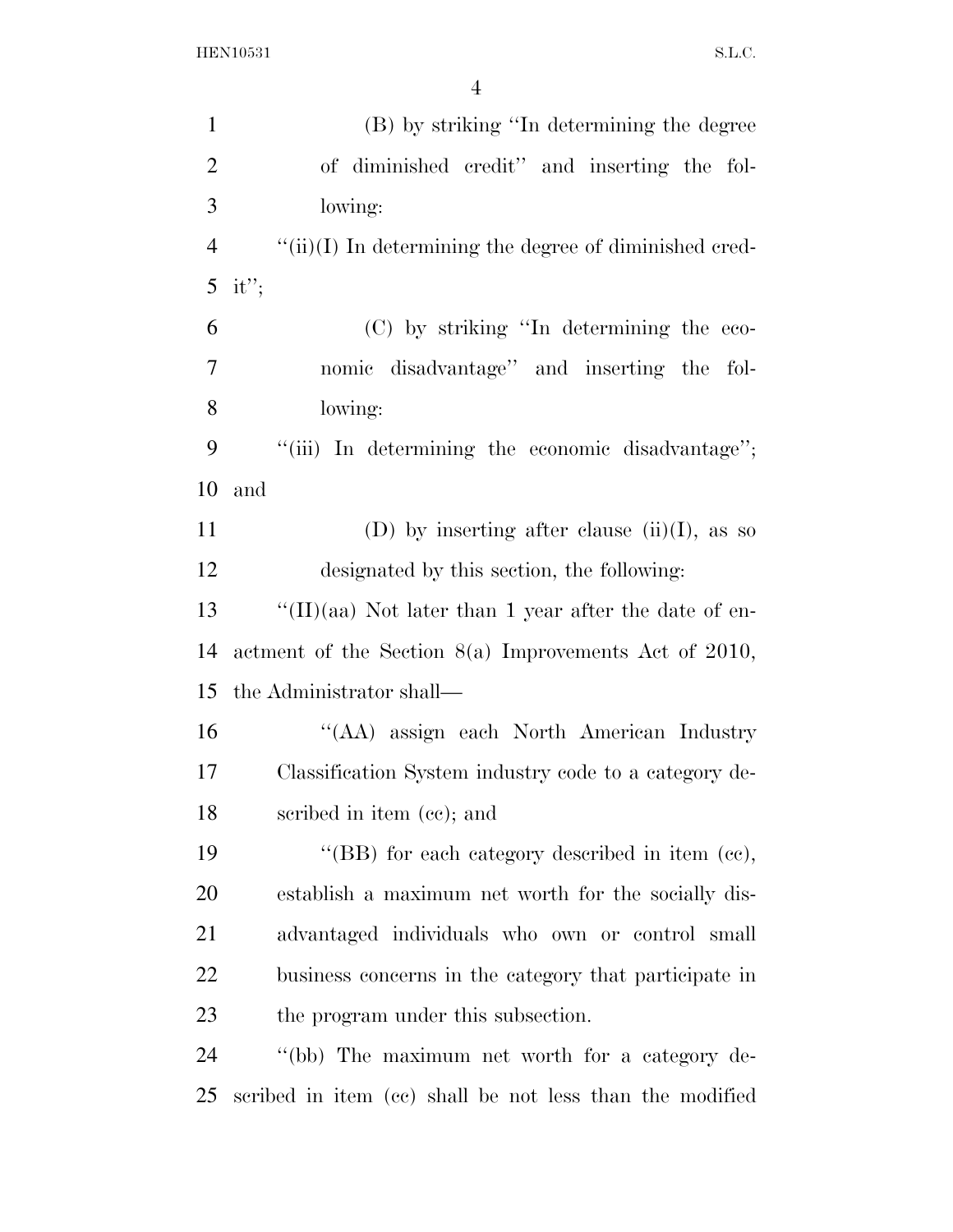net worth limitations established by the Administrator 2 under section  $4(a)(2)$  of the Section  $8(a)$  Improvements Act of 2010.  $\langle$  (cc) The categories described in this item are— ''(AA) manufacturing; ''(BB) construction; ''(CC) professional services; and ''(DD) general services. ''(III) The Administrator shall establish procedures that— 11 ''(aa) account for inflationary adjustments to, and include a reasonable assumption of, the average income and net worth of the owners of business con- cerns that are dominant in the field of operation of the business concern; and ''(bb) require an annual inflationary adjustment to the average income and maximum net worth re- quirements under this clause. ''(IV) In determining the assets and net worth of a socially disadvantaged individual under this subparagraph, the Administrator shall not consider any assets of the indi- vidual that are held in a qualified retirement plan, as that term is defined in section 4974(c) of the Internal Revenue Code of 1986.''.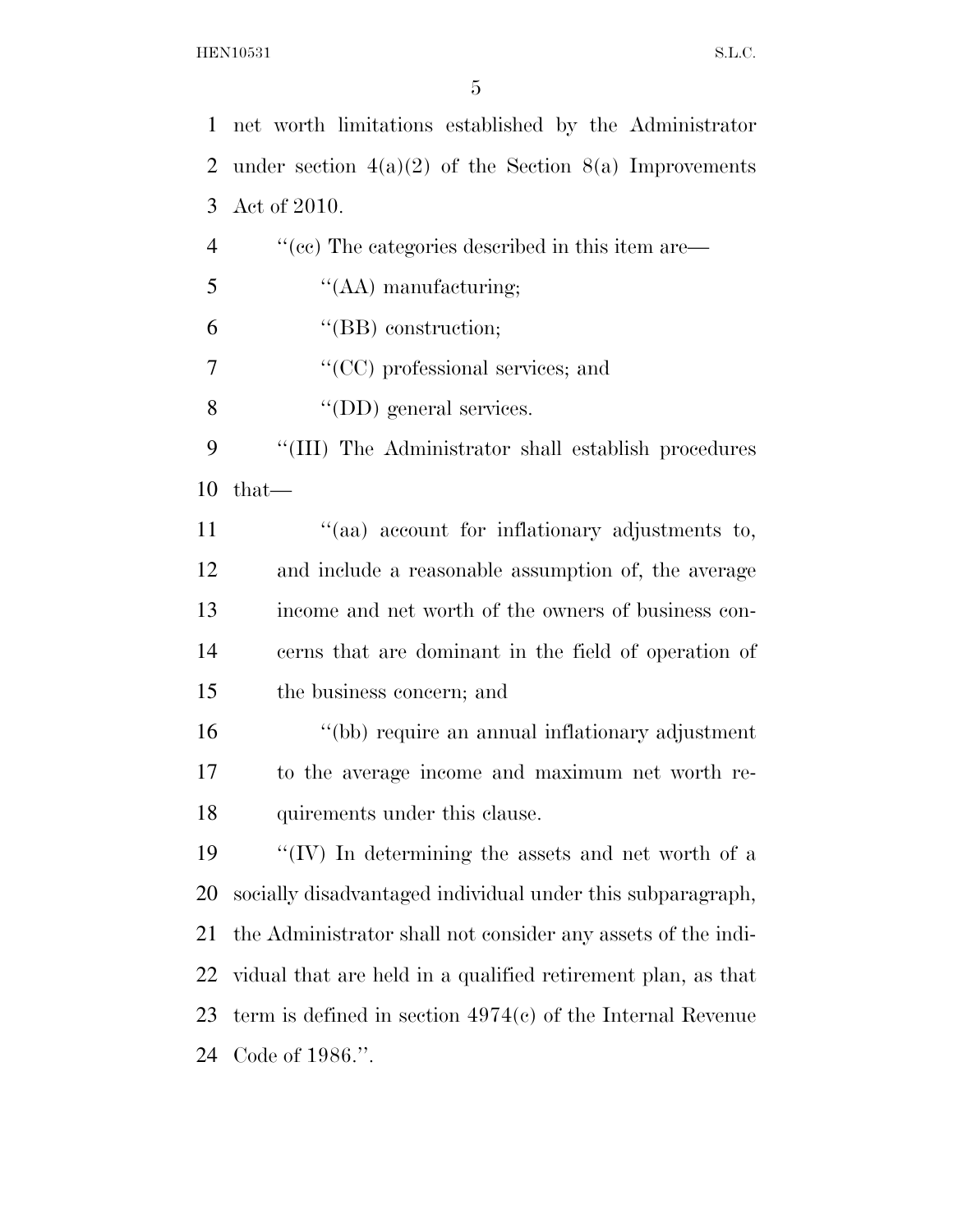(2) TEMPORARY INFLATIONARY ADJUST-MENT.—

 (A) IN GENERAL.—Not later than 30 days after the date of enactment of this Act, the Ad- ministrator shall modify the net worth limita- tions established by the Administrator for pur- poses of the program under section 8(a) of the Small Business Act (15 U.S.C. 637(a)) by ad- justing the amount of the net worth limitations for inflation during the period beginning on the date on which the Administrator established the net worth limitations and the date of enactment of this Act.

 (B) TERMINATION.—The Administrator shall apply the net worth limitations established under subparagraph (A) until the effective date of the net worth limitations established by the Administrator under clause (ii)(II) of section  $8(a)(6)(A)$  of the Small Business Act (15 20 U.S.C.  $637(a)(6)(A)$ , as added by this sub-section.

22 (b) TRANSITION PERIOD.—Section  $7(j)(15)$  of the 23 Small Business Act  $(15 \text{ U.S.C. } 636(j)(15))$  is amended— (1) by redesignating subparagraphs (A) and (B) as clauses (i) and (ii), respectively;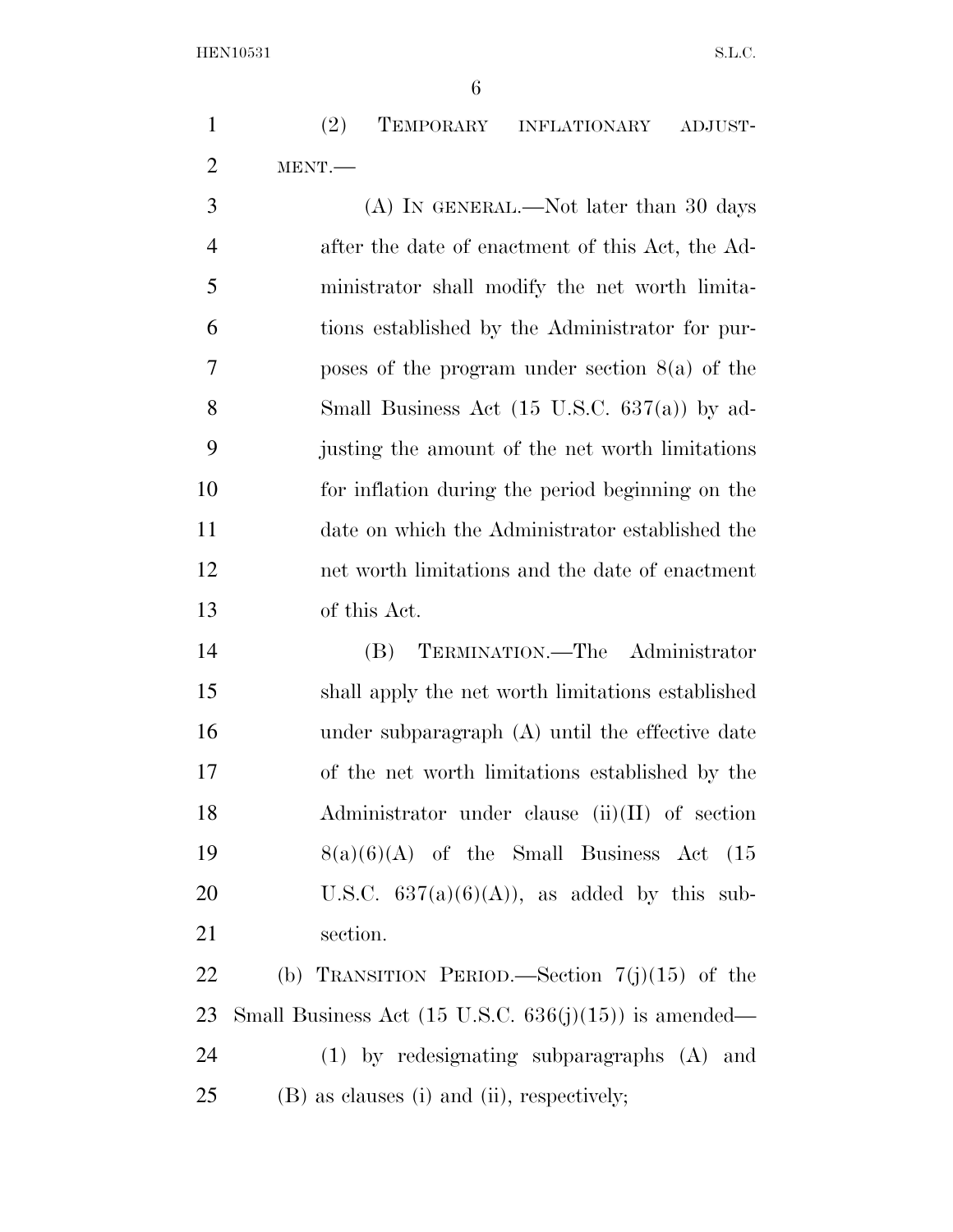| $\mathbf{1}$   | (2) by striking "Subject to" and inserting " $(A)$            |
|----------------|---------------------------------------------------------------|
| $\overline{2}$ | Except as provided in subparagraph (B), and sub-              |
| 3              | ject to"; and                                                 |
| $\overline{4}$ | $(3)$ by adding at the end the following:                     |
| 5              | $\lq\lq (B)(i)$ A small business concern may receive develop- |
| 6              | mental assistance under the Program and contracts under       |
| 7              | section $8(a)$ during the 3-year period beginning on the      |
| 8              | date on which the small business concern graduates—           |
| 9              | "(I) because the small business concern has                   |
| 10             | participated in the Program for the total period au-          |
| 11             | thorized under subparagraph $(A)$ ; or                        |
| 12             | "(II) under section $8(a)(6)(C)(ii)$ , because the            |
| 13             | socially disadvantaged individuals who own or con-            |
| 14             | trol the small business concern have a net worth              |
| 15             | that is more than the maximum net worth estab-                |
| 16             | lished by the Administrator.                                  |
| 17             | "(ii) After the end of the 3-year period described in         |
| 18             | clause (i), a small business concern described in clause      |
| 19             | $(i)$ —                                                       |
| 20             | "(I) may not receive developmental assistance                 |
| 21             | under the Program or contracts under section $8(a)$ ;         |
| 22             | and                                                           |
| 23             | "(II) may continue to perform and receive pay-                |
| 24             | ment under a contract received by the small business          |
|                |                                                               |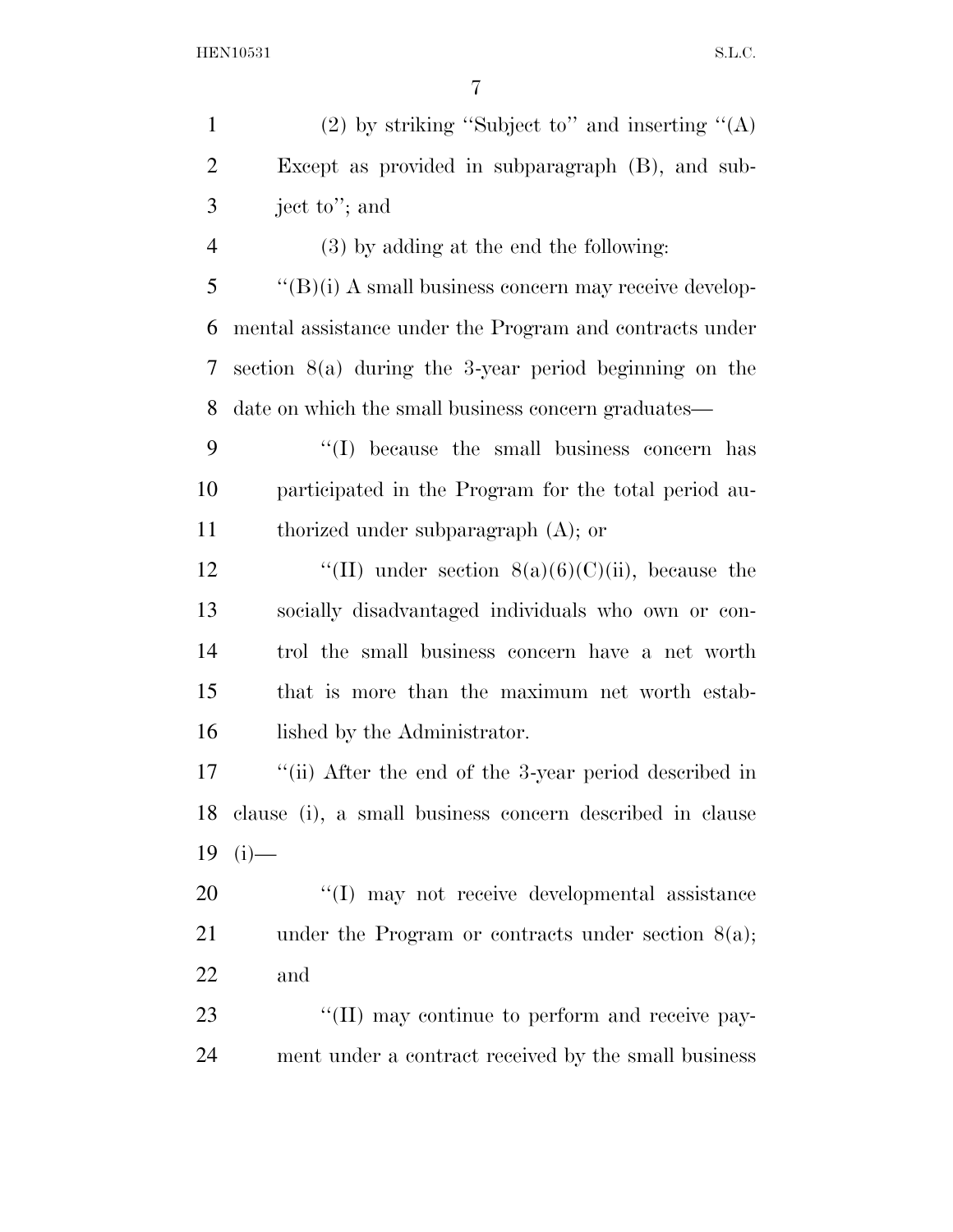| $\mathbf{1}$   | concern under section $8(a)$ before the end of the pe-            |
|----------------|-------------------------------------------------------------------|
| $\overline{2}$ | riod, under the terms of the contract.".                          |
| 3              | (c) GAO STUDY.—Section $8(a)$ of the Small Business               |
| $\overline{4}$ | Act $(15 \text{ U.S.C. } 637(a))$ is amended by adding at the end |
| 5              | the following:                                                    |
| 6              | $``(22)$ REVIEW OF EFFECTIVENESS.—                                |
| 7              | "(A) GAO sTUDY.—Not later than 5 years                            |
| 8              | after the date of enactment of this paragraph, and                |
| 9              | every 5 years thereafter, the Comptroller General of              |
| 10             | the United States shall—                                          |
| 11             | "(i) conduct an evaluation of the effective-                      |
| 12             | ness of the program under this subsection, in-                    |
| 13             | eluding an examination of—                                        |
| 14             | $\lq\lq$ (I) the number and size of contracts                     |
| 15             | applied for, as compared to the number re-                        |
| 16             | ceived by, small business concerns after                          |
| 17             | successfully completing the program;                              |
| 18             | $``(II)$ the percentage of small business                         |
| 19             | concerns that continue to operate during                          |
| 20             | the 3-year period beginning on the date on                        |
| 21             | which the small business concerns success-                        |
| 22             | fully complete the program;                                       |
| 23             | "(III) whether the business of small                              |
| 24             | business concerns increases during the 3-                         |
| 25             | year period beginning on the date on which                        |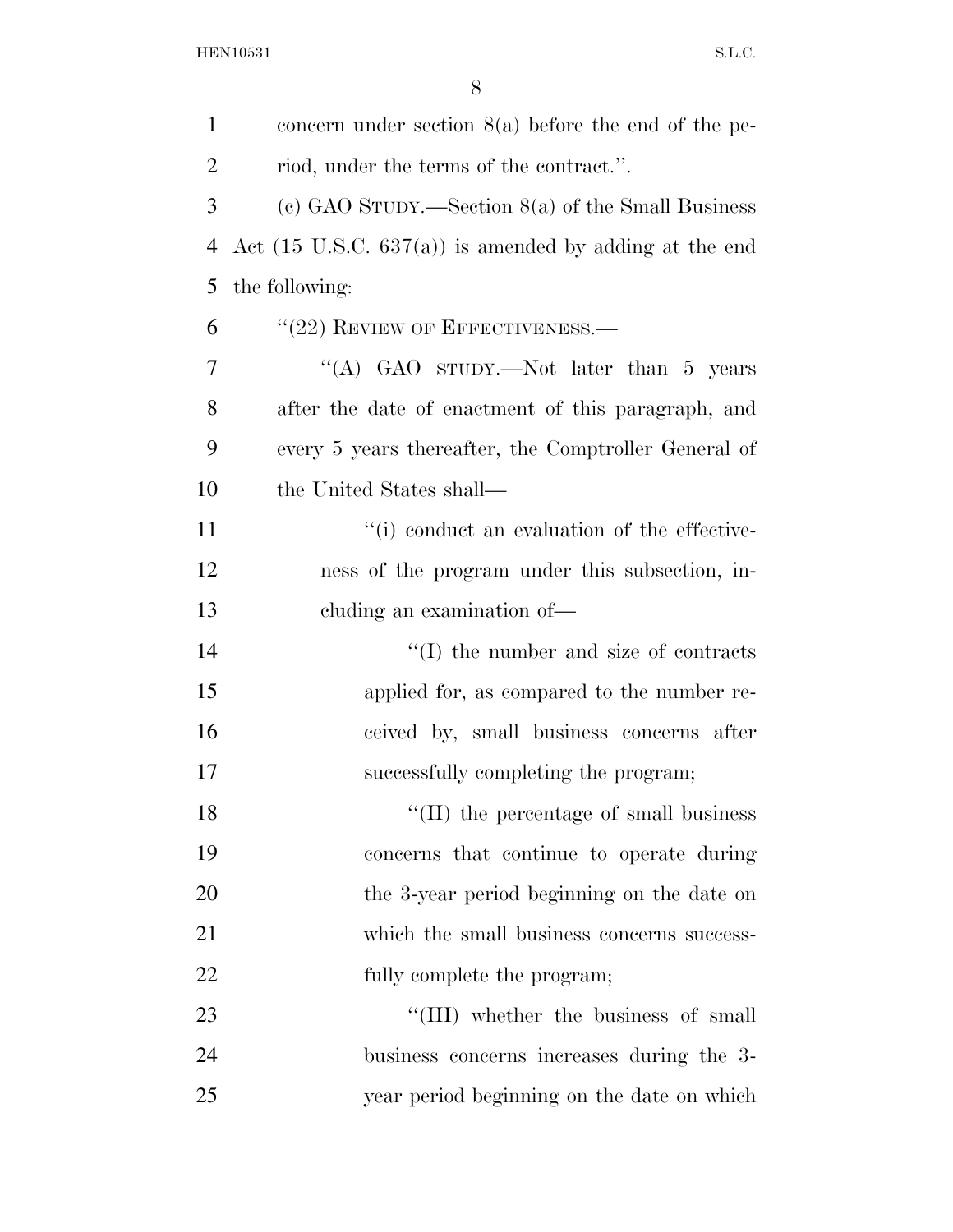| $\mathbf{1}$   | the small business concerns successfully              |
|----------------|-------------------------------------------------------|
| $\overline{2}$ | complete the program; and                             |
| 3              | $\lq\lq$ (IV) the number of training sessions         |
| $\overline{4}$ | offered under the program; and                        |
| 5              | "(ii) submit to the Committee on Small                |
| 6              | Business and Entrepreneurship of the Senate           |
| 7              | and the Committee on Small Business of the            |
| 8              | House of Representatives a report regarding           |
| 9              | each evaluation under clause (i).                     |
| 10             | "(B) SBA REPORT.—Not later than 1 year                |
| 11             | after the date of enactment of this paragraph, and    |
| 12             | every year thereafter, the Administrator shall submit |
| 13             | to the Committee on Small Business and Entrepre-      |
| 14             | neurship of the Senate and the Committee on Small     |
| 15             | Business of the House of Representatives a report     |
| 16             | evaluating the program under this section, including  |
| 17             | an assessment of-                                     |
| 18             | "(i) the regulations promulgated to carry             |
| 19             | out the program;                                      |
| 20             | "(ii) online training under the program;              |
| 21             | and                                                   |
| 22             | "(iii) whether the structure of the program           |
| 23             | is conducive to business development.".               |
| 24             | SEC. 5. SURETY BOND PILOT PROGRAM.                    |
| 25             | (a) DEFINITIONS.—In this section—                     |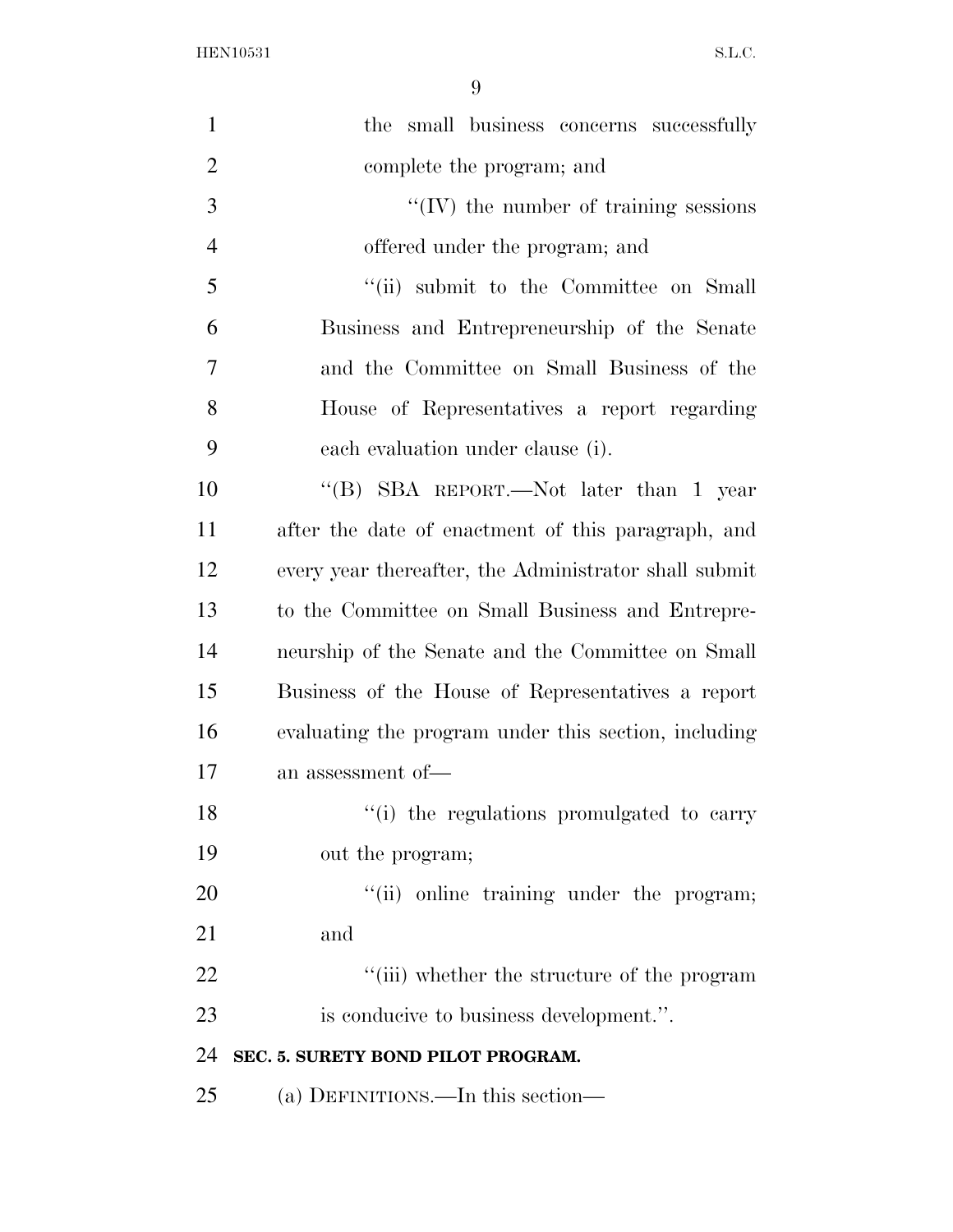| $\mathbf{1}$   | (1) the terms "bid bond", "payment bond",              |
|----------------|--------------------------------------------------------|
| $\overline{2}$ | "performance bond", and "surety" have the mean-        |
| 3              | ings given those terms in section 410 of the Small     |
| $\overline{4}$ | Business Investment Act of 1958 (15 U.S.C. 694a);      |
| 5              | (2) the term "Board" means the pilot program           |
| 6              | advisory board established under subsection $(d)(1)$ ; |
| 7              | (3) the term "eligible small business concern"         |
| 8              | means a socially and economically disadvantaged        |
| 9              | small business concern that is participating in the    |
| 10             | program under section $8(a)$ of the Small Business     |
| 11             | Act $(15 \text{ U.S.C. } 637(a));$                     |
| 12             | (4) the term "Fund" means the Small Business           |
| 13             | Surety Bond Pilot Program Fund established under       |
| 14             | subsection $(e)(1);$                                   |
| 15             | $(5)$ the term "graduated" has the meaning             |
| 16             | given that term in section $7(j)(10)(H)$ of the Small  |
| 17             | Business Act $(15 \text{ U.S.C. } 636(j)(10)(H));$     |
| 18             | $(6)$ the term "pilot program" means the surety        |
| 19             | bond pilot program established under subsection        |
| 20             | $(b)(1)$ ; and                                         |
| 21             | (7) the term "socially and economically dis-           |
| 22             | advantaged small business concern" has the mean-       |
| 23             | ing given that term in section $8(a)$ of the Small     |
| 24             | Business Act $(15 \text{ U.S.C. } 637(a))$ .           |
| 25             | (b) PROGRAM.—                                          |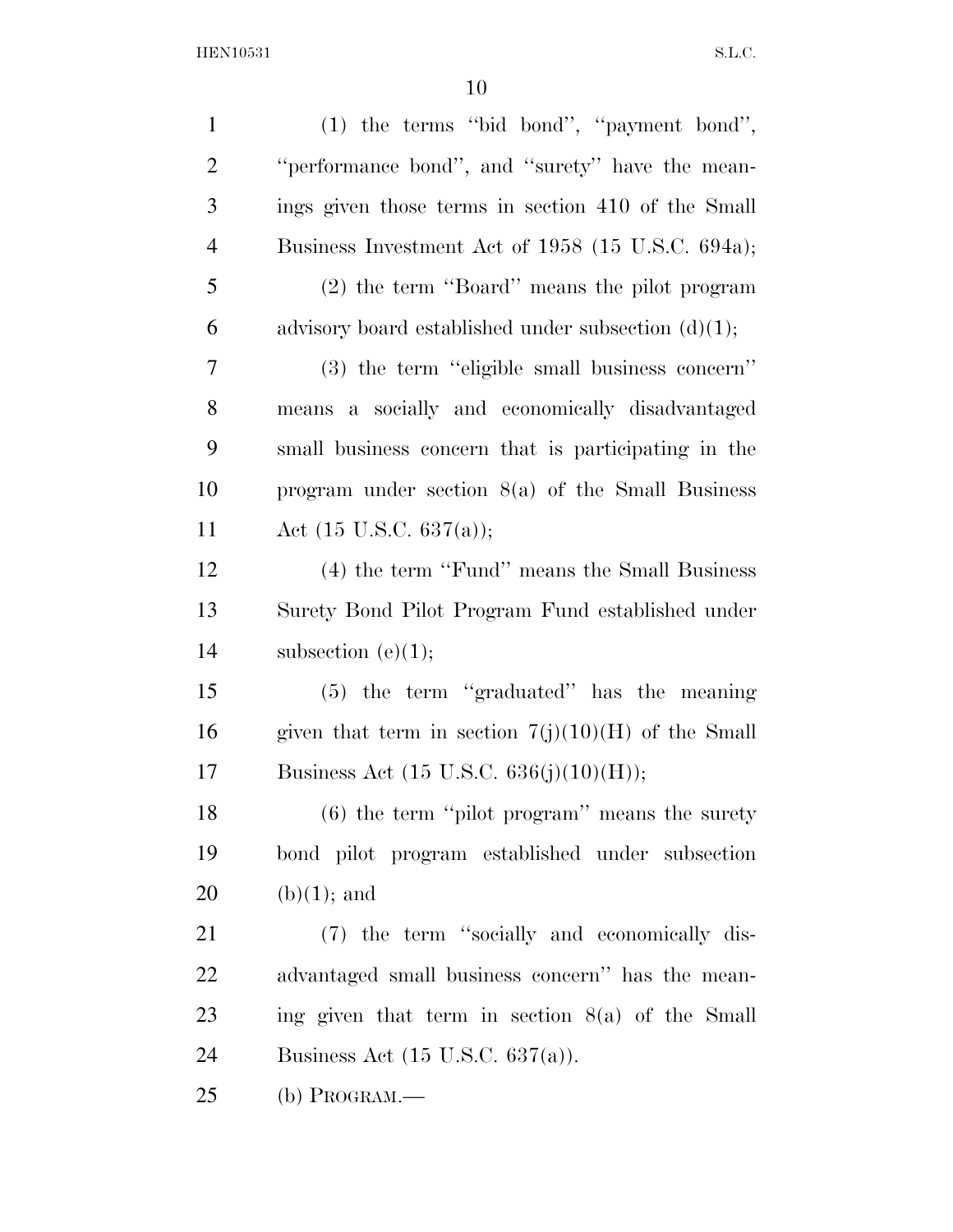(1) IN GENERAL.—The Administrator shall es- tablish a surety bond pilot program under which the Administrator may guarantee any surety against loss resulting from a breach of the terms of a bid bond, payment bond, performance bond, or bonds ancillary thereto, by an eligible small business con-cern.

 (2) GUARANTEE PERCENTAGE.—A guarantee under the pilot program shall obligate the Adminis- tration to pay to a surety 90 percent of the loss in-curred and paid by the surety.

 (3) APPLICATION.—An eligible small business concern desiring a guarantee under the pilot pro- gram shall submit an application at such time, in such manner, and accompanied by such information as the Administrator may require.

 (4) REVIEW.—A surety desiring a guarantee under the pilot program against loss resulting from a breach of the terms of a bid bond, payment bond, performance bond, or bonds ancillary thereto by an eligible small business concern shall—

 (A) submit to the Administrator a report evaluating whether the eligible small business concern meets such criteria as the Adminis-trator may establish relating to whether a bond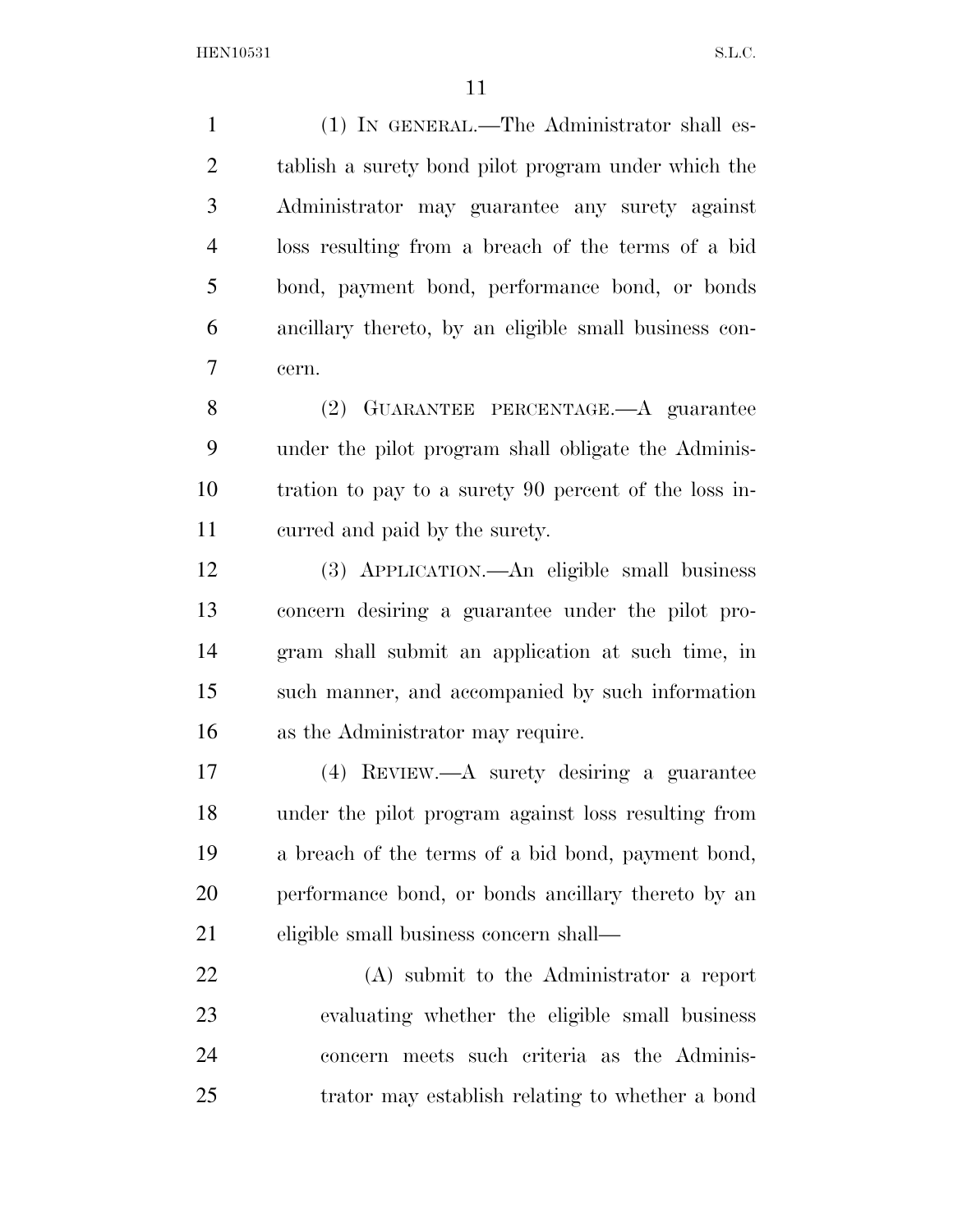| $\mathbf{1}$   | should be issued to the eligible small business                    |
|----------------|--------------------------------------------------------------------|
| $\overline{2}$ | concern; and                                                       |
| 3              | (B) if the Administrator does not guar-                            |
| $\overline{4}$ | antee the surety against loss, submit an update                    |
| 5              | of the report described in subparagraph (A)                        |
| 6              | every 6 months.                                                    |
| 7              | TECHNICAL ASSISTANCE AND EDUCATIONAL<br>$\left( \mathrm{e}\right)$ |
| 8              | TRAINING.                                                          |
| 9              | (1) IN GENERAL.—The Administrator shall pro-                       |
| 10             | vide technical assistance and educational training to              |
| 11             | an eligible small business concern participating in                |
| 12             | the pilot program or desiring to participate in the                |
| 13             | pilot program for a period of not less than 3 years,               |
| 14             | to promote the growth of the eligible small business               |
| 15             | concern and assist the eligible small business con-                |
| 16             | cern in promoting job development.                                 |
| 17             | $(2)$ TOPICS.—                                                     |
| 18             | (A) TECHNICAL ASSISTANCE.—The tech-                                |
| 19             | nical assistance under paragraph (1) shall in-                     |
| 20             | clude assistance relating to-                                      |
| 21             | (i) scheduling of employees;                                       |
| 22             | (ii) eash flow analysis;                                           |
| 23             | (iii) change orders;                                               |
| 24             | (iv) requisition preparation;                                      |
| 25             | (v) submitting proposals;                                          |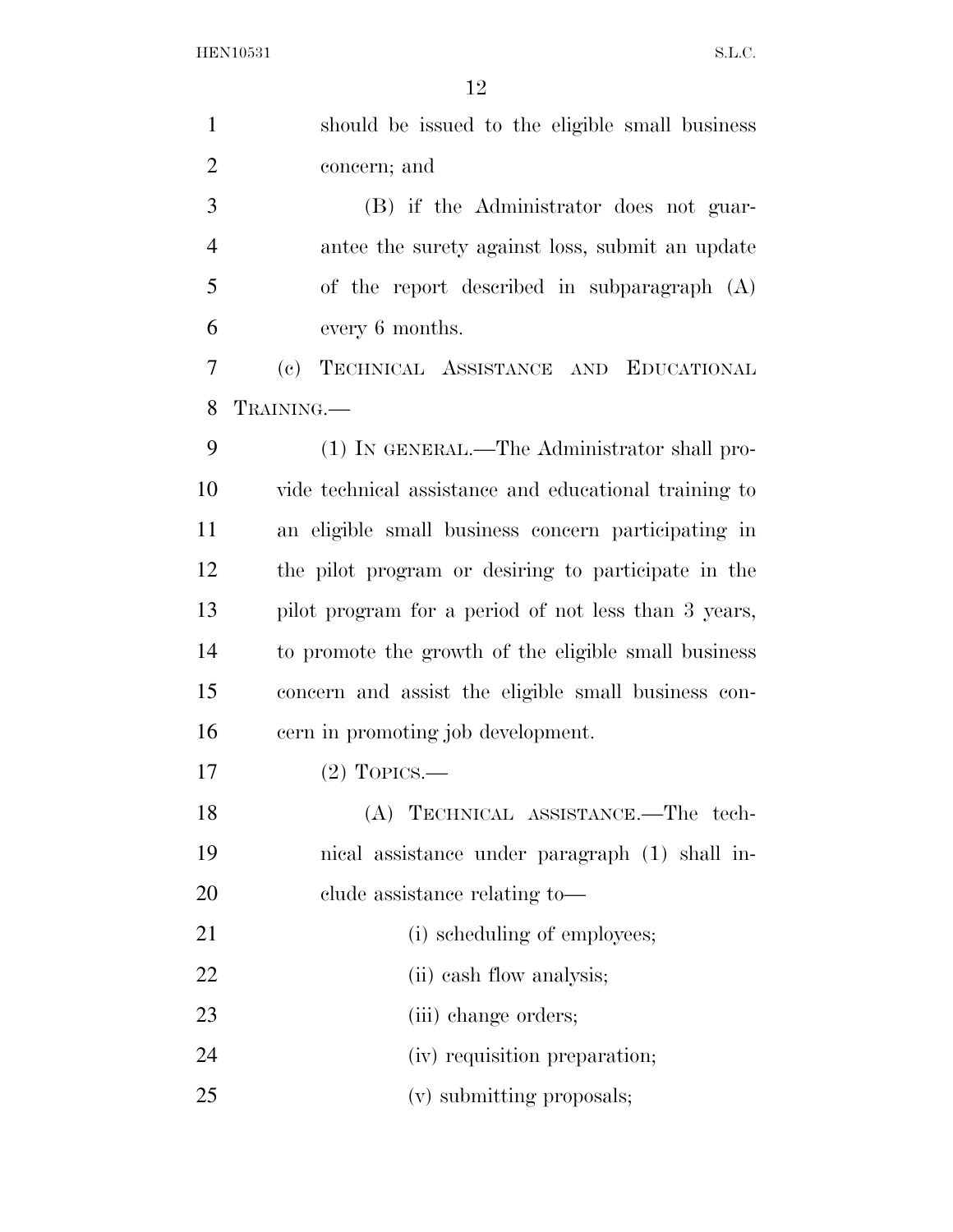| $\mathbf{1}$   | (vi) dispute resolution; and                         |
|----------------|------------------------------------------------------|
| $\overline{2}$ | (vii) contract management.                           |
| 3              | (B)<br>EDUCATIONAL TRAINING.—The edu-                |
| $\overline{4}$ | cational training under paragraph (1) shall in-      |
| 5              | clude training regarding—                            |
| 6              | (i) accounting;                                      |
| 7              | (ii) legal issues;                                   |
| 8              | (iii) infrastructure;                                |
| 9              | (iv) human resources;                                |
| 10             | (v) estimating costs;                                |
| 11             | (vi) scheduling; and                                 |
| 12             | (vii) any other area the Administrator               |
| 13             | determines is a key area for which training          |
| 14             | is needed for eligible small business con-           |
| 15             | cerns.                                               |
| 16             | $(d)$ PANEL.—                                        |
| 17             | (1) ESTABLISHMENT.—The Administrator shall           |
| 18             | establish a pilot program advisory board to evaluate |
| 19             | and make recommendations regarding the pilot pro-    |
| 20             | gram.                                                |
| 21             | (2) MEMBERSHIP.—The Board shall be com-              |
| 22             | posed of 5 members—                                  |
| 23             | (A) who shall be appointed by the Admin-             |
| 24             | istrator;                                            |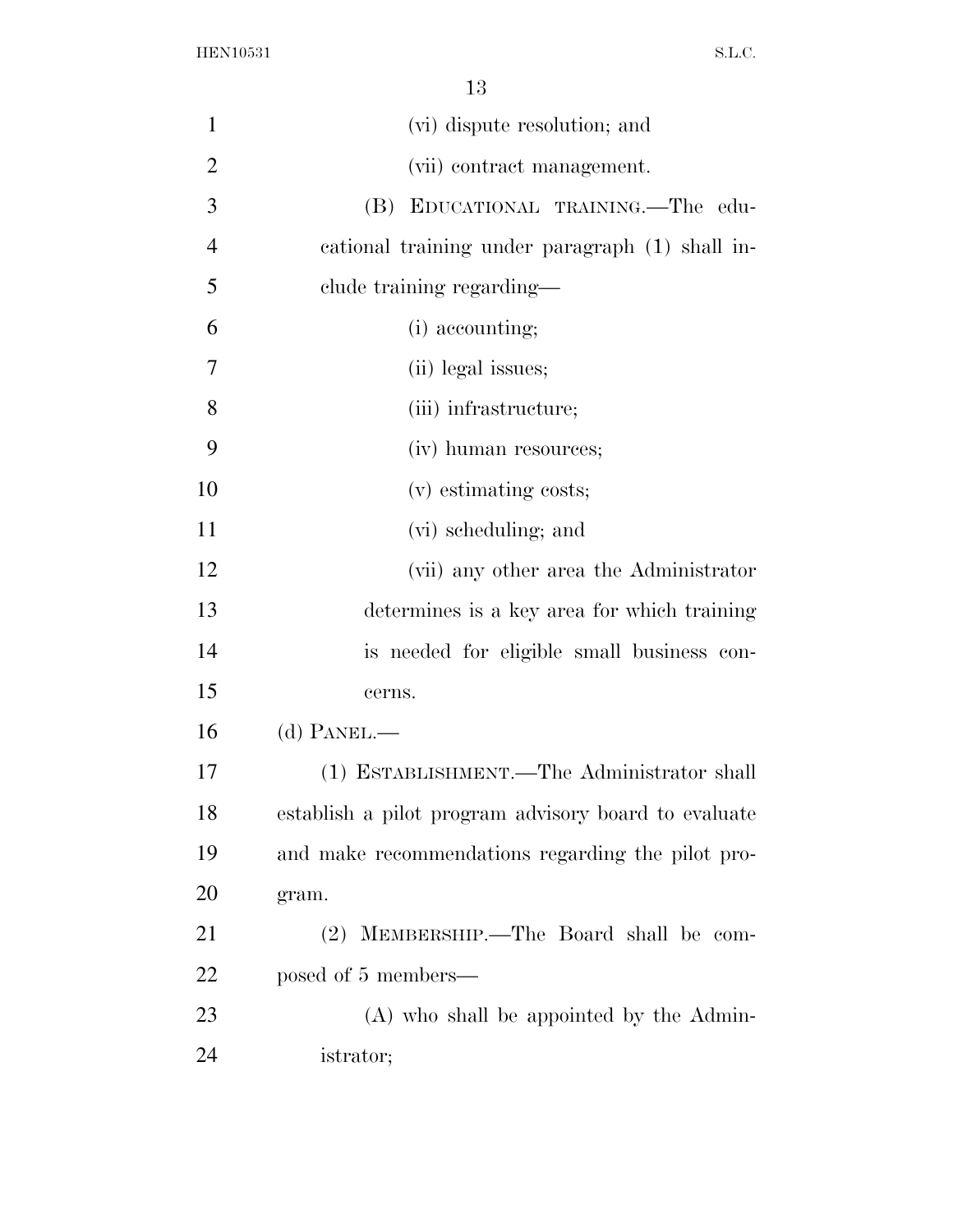| 1              | (B) not less than 2 of whom shall have                   |
|----------------|----------------------------------------------------------|
| $\overline{2}$ | graduated from the program under section $8(a)$          |
| 3              | of the Small Business Act $(15 \text{ U.S.C. } 637(a));$ |
| $\overline{4}$ | and                                                      |
| 5              | (C) not more than 1 of whom may be an                    |
| 6              | officer or employee of the Administration.               |
| 7              | (3) DUTIES.—The Board shall—                             |
| 8              | $(A)$ evaluate and make recommendations to               |
| 9              | the Administrator regarding the effectiveness of         |
| 10             | the pilot program;                                       |
| 11             | (B) make recommendations to the Admin-                   |
| 12             | istrator regarding performance measures to               |
| 13             | evaluate eligible small business concerns apply-         |
| 14             | ing for a guarantee under the pilot program;             |
| 15             | and                                                      |
| 16             | (C) not later than 90 days after the date                |
| 17             | on which all members of the Board are ap-                |
| 18             | pointed, and every year thereafter until the au-         |
| 19             | thority to carry out the pilot program termi-            |
| 20             | nates under subsection (f), submit to the Com-           |
| 21             | mittee on Small Business and Entrepreneurship            |
| 22             | of the Senate and the Committee on Small                 |
| 23             | Business of the House of Representatives a re-           |
| 24             | port regarding the activities of the Board.              |
| 25             | $(e)$ FUND.—                                             |